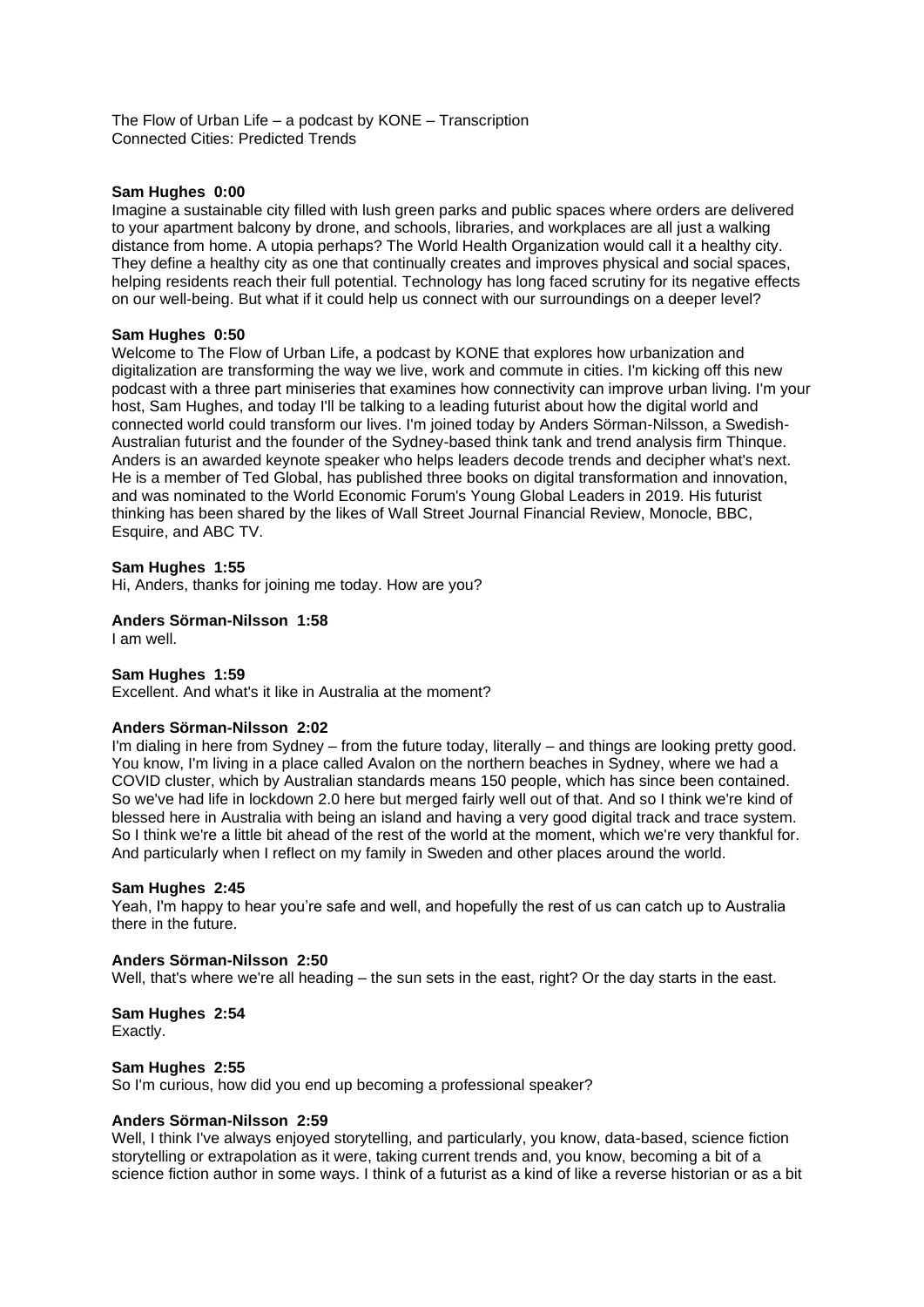of a science fiction author for business. And that's what we do. It's not necessarily about predicting the future, per se, but it is helping our clients prepare for the future. So imagining different alternative future scenarios, which is what, you know, science fiction author does, this is what a futurist does. But I've enjoyed the idea of science fiction and storytelling as a genre from being, you know, a young kid who loved adventure and the adventure genre and science fiction genre. I always found that fascinating. And I enjoy it to this day where I get to tell stories and bedtime stories, reading Swedish books to my son here in Australia. But I guess, you know, from a professional perspective, being a futurist, you often get invited to speak at conferences to, you know, help decode future signal and translate those signals into something tangible that people can understand today. So I think, being a futurist sort of came first and all of a sudden the conference invites from Rio de Janeiro, or Shanghai, or Stockholm, or Helsinki, and New York kind of followed. Yeah. So, yeah, it's been a bit of a journey. 15 years I've had my business now and we've had the fortune of also pivoting into the virtual and digital world with a little pandemic breakout that you all know about.

### **Sam Hughes 4:48**

Yes. And you've managed to make business sounds super cool. And I really appreciate that. I mean, being a futurist is already a cool title to begin with. And then the fact that you're basically predicting possible timelines for the future, for people to react to – that is pretty cool.

### **Anders Sörman-Nilsson 5:04**

Yeah. Well, I would say, rather than predicting, I think it is the preparation area that we sort of attempt to excel. And I say it's not about predicting one future, but rather, you know, being prepared both for dystopias and utopias – and everything in between. I think that's when clients really are able to kind of stress-test their future strategies and make sure that they're prepared for the worst of times, but they can definitely hope for the best of times as well.

### **Sam Hughes 5:33**

Yeah, bringing in that sci-fi edge of the multiverse and alternate timelines.

# **Anders Sörman-Nilsson 5:38**

Exactly.

### **Sam Hughes 5:40**

So with regards to the future of our cities, the World Health Organization says a healthy city is one that continually creates and improves physical and social spaces. So what are some of the challenges that might stop a city from being able to do this?

### **Anders Sörman-Nilsson 5:53**

I think one of the primary ones at the moment is that people are a little bit fearful of public spaces. We've all become used to the idea of socially distancing. You know, mass transportation seems like a potential vector of a virus, and spaces that used to be beautiful spaces of community and collaboration – be they office places, or a plaza in an old European city – are places that people have tended to to avoid recently. So that's certainly one of the challenges just the psychological fear that people have been having. And I think there's a there's a huge role for cities and organizations to play here and actually rebuilding trust, rebuilding safety, rebuilding the story about the importance of places and cultural placemaking. And that work is really an innovation destination that we need to get back to. So I think they are some of the challenges. And of course, once people's confidence in returning to work physically, from this remote work experiment we've all been participating in – once we go back there, the challenge is going to be how do you make that journey seamless, contactless, frictionless, so that we can really re-engineer a flow to the ideas, and the cross-pollination of ideas that we as humans have the potential to kind of unleash. Because I do believe that beyond the pandemic, that this might be the early dawn of a second renaissance of the flourishing of human creativity, driven by technology and connectivity. And it is the early dawn, but I think the challenge will be to create flows driven by a technology of people getting back to work. Yes, work will look different, but ensuring that talent can participate, collaborate, innovate, will be one of the keys to cities in the future.

### **Sam Hughes 8:07**

Yeah, definitely. And it's interesting that you mentioned about the renaissance, because so many solutions have been created quickly in response to this situation – whether it be creatively or socially.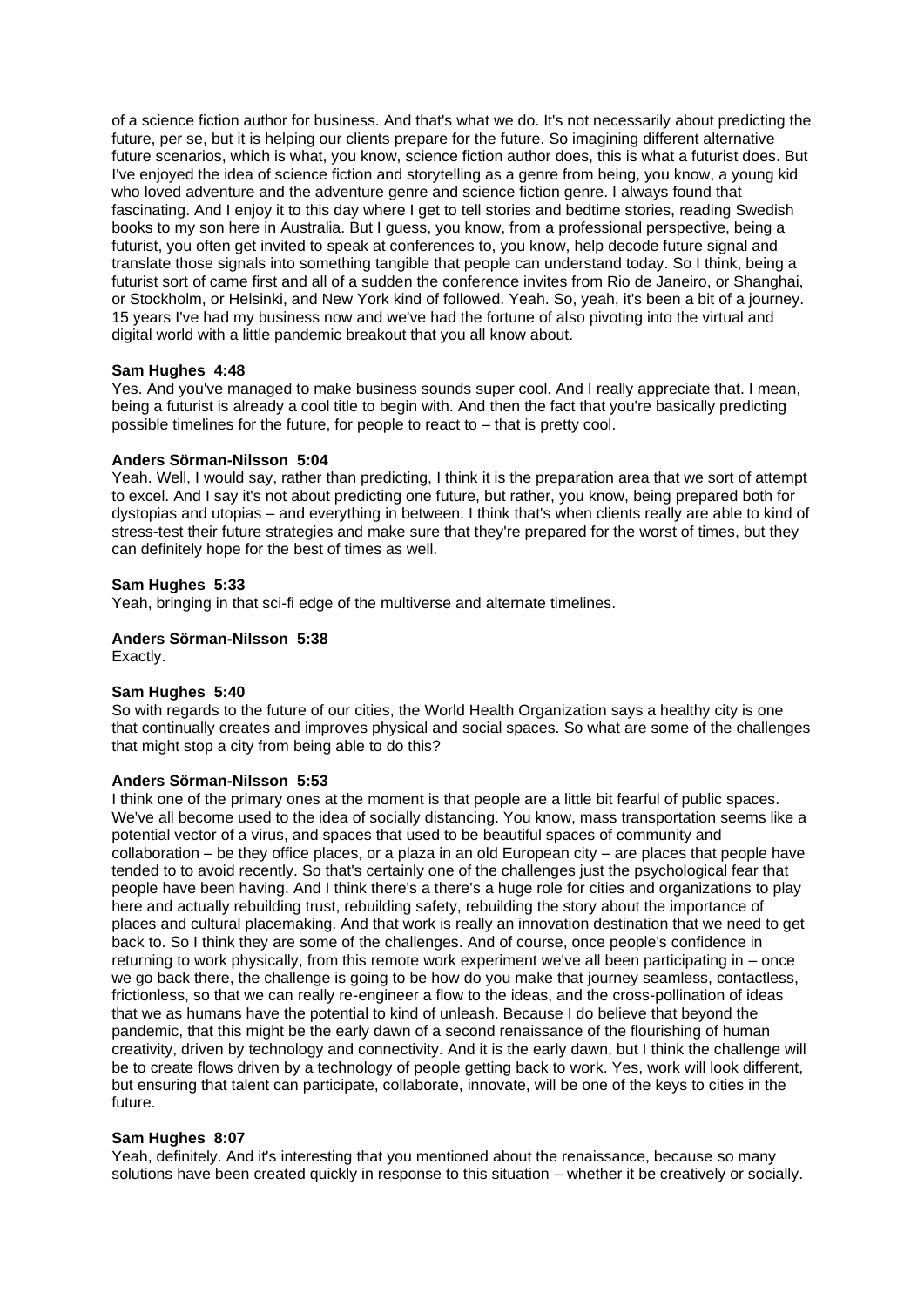It's also interesting that you mentioned the fear of people wanting to go back into those public spaces, because now we do have that aversion to it. How long do you think I mean – just purely ballpark – how long do you think it will take us to get back to the point where people are happy to go on public transport and go back to public spaces?

### **Anders Sörman-Nilsson 8:38**

We've been working with Facebook last couple of years, particularly focusing on how they go to market with automotive companies. In 2019, when we started engaging with with Facebook, automotive sales and in certain sectors was sort of on the decline. But now, people are going back and want to buy cars. In fact, here in Australia, the September quarter was the best quarter for secondhand car sales in Australia, in an entire generation. So car sales are going through the roof because people want that private space. Now, this might create huge problems in the near future when everybody does return to work, and everyone wants to travel in their little cocoons, right? So there's going to have to be, you know, the, I guess the the emergence of the Smart City is going to have to respond to that. So I think they'll suddenly be a bit of a time lag until we start really trusting public transport. I think we'll sooner, in some ways, start trusting our buildings where we go to work to know that our organization is looking after us in terms of biometrically letting us into the building or solving for not just the last mile of getting to the office, but also the vertical navigation of buildings as well. So I think those things are key. And particularly, there's a lot of responsibility on organizations that we work for, to ensure that the last mile, which they can control is one, or the last vertical, 200 meters, or 250 meters, is one that is absolutely safe, and is a great brand and seamless experience for their staff. In terms of timelines, which I know you want to get back to, Sam, I reckon it's probably at least another year, I would imagine. I think the year 2021 is a year of rebuilding trust. It's trust in institutions, it's trust in the vaccines, it's trust in our organizations to safely bring us back, it's trust in the redesign of the office of the future. And it's bringing our, you know, more of an expectation of that integration of home life, the hybrid office, back into the workplace, and that the workplace is a place for collaboration and innovation. And that redesign will take at least a year. I think it will take a year before we have the true confidence to truly go back to work and feel safe during the whole journey.

# **Sam Hughes 11:18**

Interesting. And it'll be kind of fascinating to see, because, like you say, it's going be a year before we build that trust again, but it's going be so much more beyond that, where the world is just a different place now. And it's going to be really fascinating to see what what we do with that.

### **Anders Sörman-Nilsson 11:37**

I think the onus of proof is for anybody that's saying "we're just going to go back to the way that the office looked like in 2019" – the onus of proof really are on those people who are being nostalgic to prove that that is the workplace of the future, because we've gone through a massive transformation. I think any organization that says, 'hey, you have to be at work from, you know, nine in the morning till seven in the evening', or the cultural nuances where this organization, if you're seem to be burning the midnight oil, at work till 10pm or 11pm, you're the one that's in for a promotion – I think that era is gone. The office will look very, very different when we redesign it for the future.

### **Sam Hughes 12:32**

Yeah, definitely. Now, speaking of the future, by 2045 the world's urban population is set to increase to 6 billion people. So how can emerging technology help us meet that future demand?

# **Anders Sörman-Nilsson 12:43**

So there's been an interesting kind of trend in certain countries, during the pandemic, which has been that there's always almost been a de-urbanization in certain areas. I think this is a normal pandemic response. But cities are these vibrant, organic organisms. They are talent clusters, and certainly, they will be on the rise once again. I think technologies have a tendency to actually facilitate more humane experiences, they can reduce human error, which oftentimes have inhumane consequences, we just see that with autonomous vehicles, which in according to the World Economic Forum will save 1 million human lives over the next decade, as we reduce human error. People texting, for example, using technology badly on their way to work, or through drink driving, for example; technologies, like even the rise of Uber or collaborative consumption of transport – have led to way lower drink driving charges in places like California. And so there are new types of transport and suddenly smart transport integrations that are possible to enable more people to live in dense urban environments. And it's also been shown that dense urban environments are more sustainable and more energy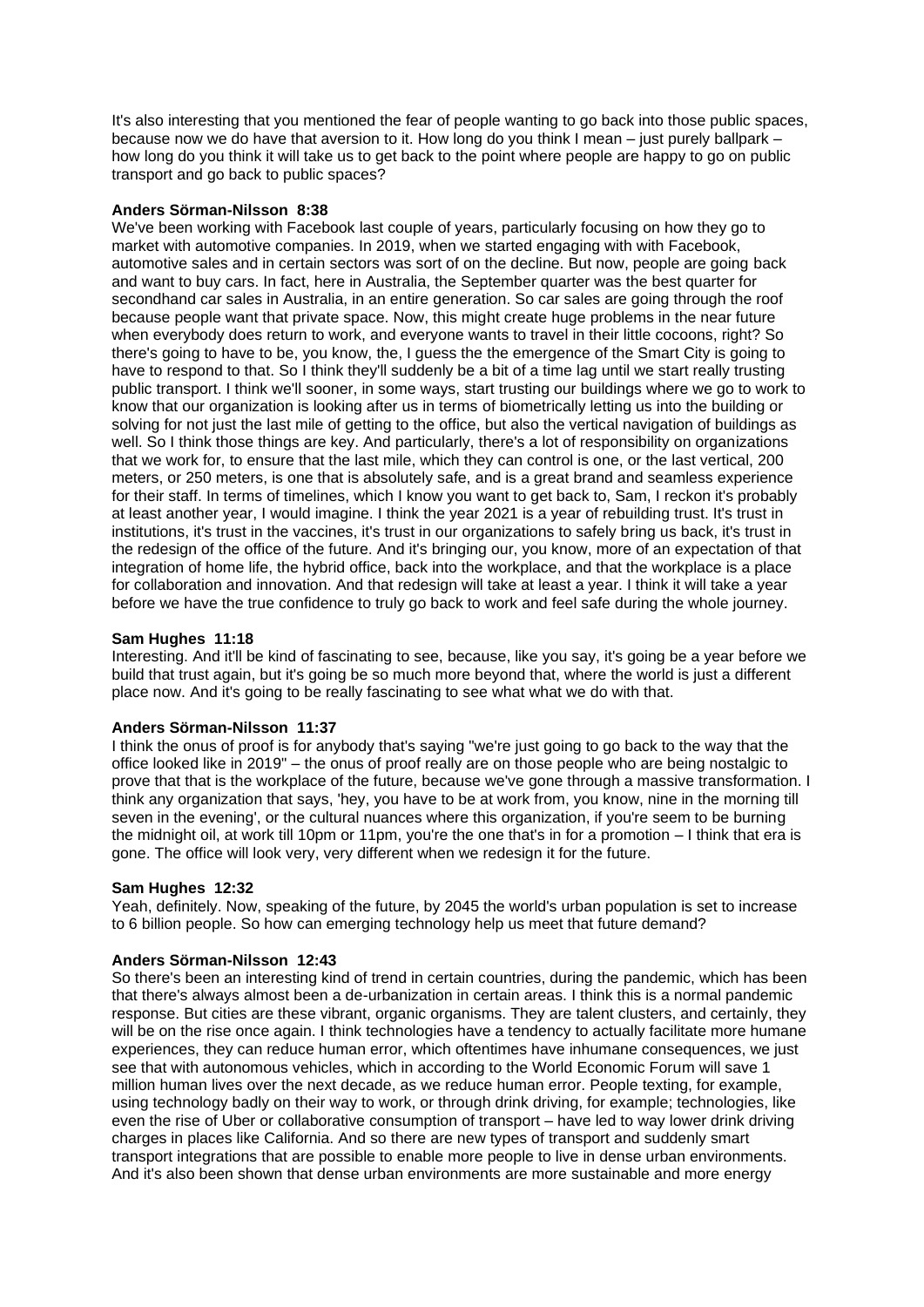efficient, are actually better for the planet than lots of people living out in regional areas. So I'm quite hopeful that smart cities connected cities of the future will enable us to lead more meaningful and more humane lives. I think one of the challenges will be – is it just one central business district per city? I would say that the future is probably more polycentric. An example of this would be here in Sydney, where the former Lord Mayor was proposing the idea of a three polycentric city where everyone should have a central business district within 30 minutes of where they live. So rather than just having one central business district near Sydney Harbour Bridge, there should be three. And there are other cities around the world such as Chicago, which are trying to have the same kind of polycentric setup in their city. So I think that the nature of cities, and the centrality within cities is going to change to also enable more hyper-local communities. As cities expand, some people think of them as a little bit dehumanized whereas us humans like to belong, hyper-locally.

### **Sam Hughes 15:22**

Yeah. And as you say, there's that impression where, urban living in the cities, is like, "Oh, no, that's bad for the environment and bad for the world", and it's all the "big businesses taking over cities and making everything a bigger city" – but it's not necessarily the case. And you touched on it already, in terms of how the technology improvements can make actually more humane touches on living. Is there any more ways that connectivity can make our cities more humane places to live?

#### **Anders Sörman-Nilsson 15:50**

Well, I think, you know, we've all become accustomed to using apps like Waze over the last 10 years. So predicting, and hacking traffic, I think was one of the original sort of value propositions of the app Waze – you see what the fastest route to work or to family dinner would be. Now what always fascinated me was that was, you know, one way dialogue, so certainly as an individual, you were able to hack and find smarter routes to essentially escape the menace of traffic. And I remember that doing a presentation in Bogotá in Colombia. Spending some time there with a friend of mine, who's an architect, then for him as he built his business, he said, Waze had absolutely revolutionized how many sales meetings he could go to every every day. He was using the smart technology and bypassing and hacking traffic, so is able to have more meaningful human conversation by removing the menial of sitting in traffic. But at the same time, it's still a one-way conversation. I think the fascinating thing is when the city's lights and the traffic lights start responding to people using these smart technologies – and are actually set based upon what's happening in real time, based on those traffic flows, and the contributions from our mobile devices and sensors as we move around the city. It's even been shown with old architecture, in older cities, that they can reduce traffic by 5% if their traffic lights were intelligent. So even in you know, old historic places around the world, or even in developing countries, we can see some of these gains when we retrofit smart technology as well. I think, us humans, when we see that technologies can actually work for us. Another example would be smart parking meters. In some cities around the world, it's been estimated up to 30% of traffic is made up of people looking for parking spots.

#### **Anders Sörman-Nilsson 18:00**

So if you know, if you're able to pre-book a spot. We've all had the experience of seeing the little green light in buildings, for example – if you can have a similar sort of heat map experience when you're thinking about where to park – and it's been pre planned – again, this can reduce traffic in cities. It's about introducing the human touch through the digital interface. It's about making journeys, frictionless. And again, if this is enabling more meaningful human meetings and removing the menial and the mundane from our cognitive tasks, we can actually spend more time hanging out together collaborating, innovating, which is of course, what happens when we're in the state of flow.

#### **Anders Sörman-Nilsson 18:46**

I mean, an example of this and how powerful predictive maintenance and predictive customer experiences can be is an example from the world of transport or from electronic vehicles. Now, many of us get really, really nervous when our iPhone batteries or our Samsung batteries start running low, right?

**Sam Hughes 19:12**  Yeah, the fear creeps in.

**Anders Sörman-Nilsson 19:13**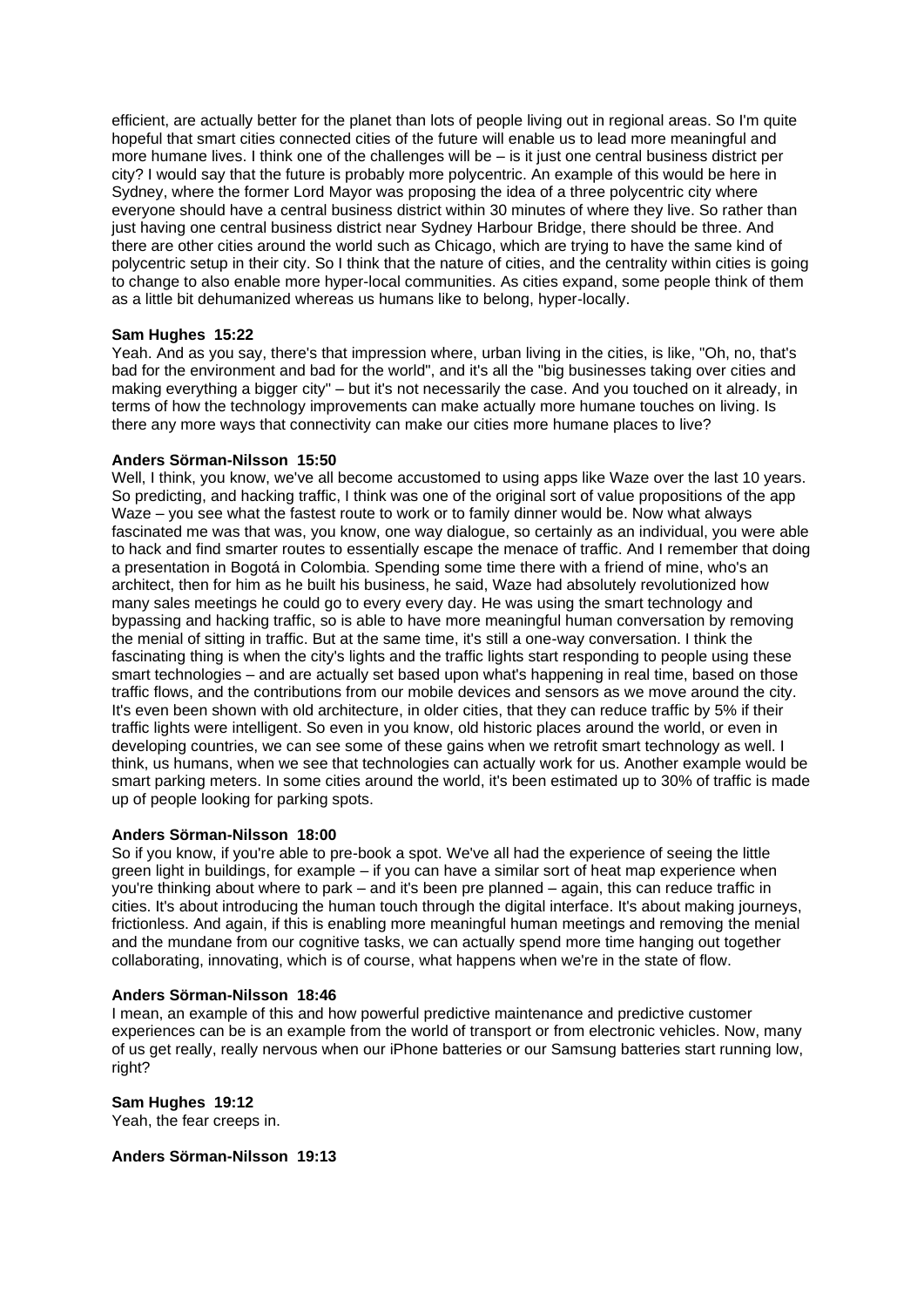The fear creeps in when it goes down to yellow, we start looking for a USB charger or a wireless charger. So one of the biggest challenges around the world towards EV adoption has been our sense of range anxiety. In other words, where's the next supercharger station? Now you can just imagine what your sense of range anxiety might be two hurricane seasons ago in Florida. If you're fleeing with your family and your newly bought Tesla, and you're fleeing down the highway and a hurricane is chasing you and your family and your most beloved belongings and your photo albums down the highway – and your Tesla battery starts running low. You're probably getting some pretty angry glances from the passenger seat that you were an early adopter of new technologies. Until you then get a message from Elon Musk across the dashboard saying: "Fret not, human, we've just safely and remotely upgraded your battery so that you can safely get out of harm's way". True story. So your relationship with that previously cold piece of technology has now just become humanized or anthropomorphized. And it's also changing our relationship with the brands that we engage with and choose to trust. It's gone from a one-way monologue where brands used to tell us what they stood for to, through social media dialogue, a two way conversation – to now trialogue between the brand, the consumer, or the user, and the object. And that's predictive maintenance. It is someone actually able to send a firmware upgrade via the cloud to upgrade the piece of technology that you're engaging with. And I think that's the power of our cities, when they're able to respond in real-time to events, and provide through human-centric design, very humane experiences that are benevolent for us.

### **Sam Hughes 21:09**

Well, it makes sense because as soon as you take away that cold wall of one-way information, then of course, you're going to feel more attached. And it humanizes the technology, like you say, when it's feeding back to you, and you have this feedback loop.

### **Anders Sörman-Nilsson 21:21**

Yeah, exactly. Another example of this, and apologies for anyone listening at the moment if you have loved ones affected by these, or associated events – I do apologize for raising it here – and I also think it's a really heartening example of how the future of technology might actually reduce human error, even sometimes when it's deliberate, from very inhuman consequences. So maybe luckily for humanity, and maybe very foolishly, given his intent, the Berlin Christmas market attacker of 2016; he chose to hijack a smart vehicle, which was designed by Volvo. And with his foot on the accelerator, it was in fact the truck that managed to shut down the terrorist in the Berlin Christmas market attack. And unlike the Nice attack a few months earlier, when the when the attacker had hijacked a 'dumb truck', an old Reno, and had driven for 1.6 kilometers, whereas the Berlin Christmas market attacker was only able to drive for 70 meters before the truck shut him down because of the advanced braking system, the sensors, and the IoT enablement. That's saving human lives and preventing the inhumane consequences from, let's call it human error.

### **Sam Hughes 22:48**

Yeah, it's going to be interesting how we can prevent so much more incidents like that in the future as well – thanks to technology.

#### **Anders Sörman-Nilsson 22:55**

Yeah, I think technology is becoming sensorially aware, and even artificial intelligence is becoming more empathetic and emotional, intelligent in some way, shape, or form. And I think even the idea of journeying around our lives in a way that's enabled by say, biometrics, contactless etc – is again a very human-centric design that's actually empathetic and bares us humans in mind. Oftentimes there's this idea that digital is somehow digitally dehumanized. But I would argue that when smart designers get together to design physical spaces or a talent or customer journey, in a seamless fashion – they can be very, very empathetic and human centric.

#### **Sam Hughes 23:43**

Now, you mentioned before about how you prepare for the future – you don't predict the future – you prepare for the future. Now, what should we be doing to prepare our offices, apartments, and public spaces for the future?

#### **Anders Sörman-Nilsson 23:56**

I think there are several things. One is, as we talked about, rebuilding trust in infrastructure, rebuilding trust in surfaces, rebuilding trust in human engagement. I think the first thing is to realize that while digital has been great for information, the analog physical world is great for transformation. And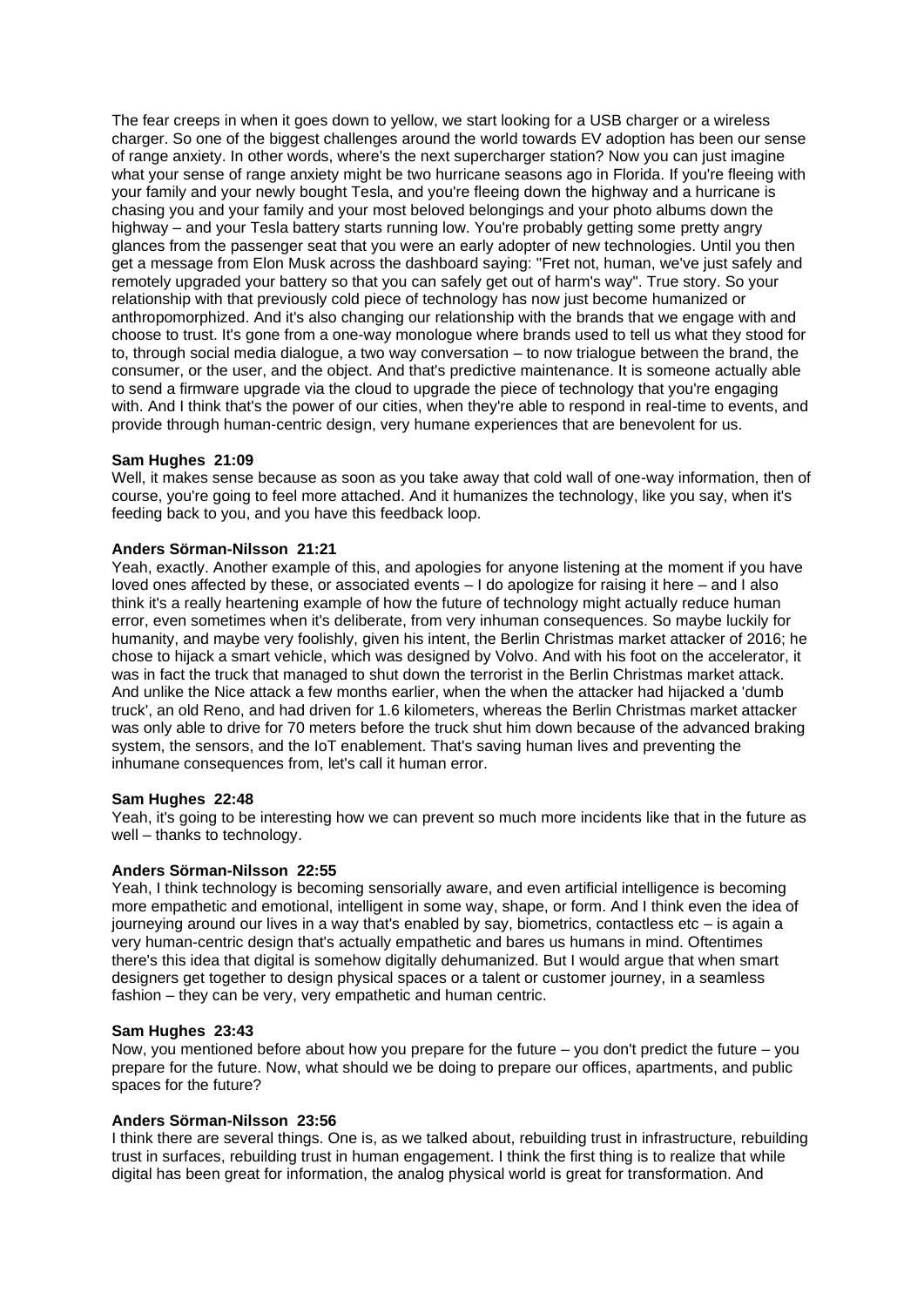culture gets shaped in physical places. When we get together, there's a reason why world leaders have traditionally met in physical places. It's the reason why Peace Accords are related to a place whether it be Camp David or otherwise. There's a reason why we've gotten together as human beings to share stories over the campfire. That sense of placemaking is not going away. I think people are craving getting back into physical places and hanging out together. We have to redesign our offices and the journey to them in a way that's frictionless, that's seamless, that's contactless. I think those things are very, very important. But then once you get into the office, you have to recognize that individual work has become something that has been normalized that you do at home. I've been interviewing some of the leaders we engage with, and asked them, "how are you as a leader this year?". They said "we've all become more productive during lockdown, but I'm not sure that I've evolved as a leader". So doing solitary work, doing deep work, during reflective work – writing more emails, contributing to Slack threads – this is something we've all been able to do. Maybe I'm a bit of a humanist and a traditionalist in this sense, but I still believe that innovation still happens in a collaborative environment. And so you'll see workplaces transform in the way that they're laid out. You'll see them using outdoor spaces more meaningfully, partly as a safety measure. Also, you will see people going out and using the green spaces inside of their buildings or their plazas or the roofs of their buildings much more so. But you'll also see places being designed and redesigned to symbolize that, 'hey, the fact that you are here, and you've made the journey to the headquarters, or to one of the polycentric center centers of the organization is meaningful, and we want you to have a meaningful encounter with your co-workers'. So let's set up the space so it's not about you being an individual, and just doing deep work by yourself in your cubicle, but rather redesigning space for spontaneous interaction, or for collaborating around the water cooler – to redesigning space, so that they can be, socially distanced and we can use those communal spaces, those social spaces to realize that we as humans are social beings. That's what people miss the most now is that sense of collaboration and the social meaning of encounters with co-workers in their office spaces. Work, and going to a physical place that was work; that used to be compulsory. Beyond the pandemic, it will be optional. Once you opt-in to go to a physical space, you really want it to not be for mundane or menial or repetitive work – you want to have transformational experiences. And that's where the analog world still excels.

### **Sam Hughes 27:44**

Yeah, because you'll want it to be more worthwhile if you're putting that time and effort into actually going there, now, won't you? You want it to be more meaningful engagements and meaningful interactions. And actually being able to collaborate with people in person, which will be a novelty at that point.

#### **Anders Sörman-Nilsson 27:56**

Yeah, yeah. And I mean, we just see this with digital engagement, right. Like the early days during lock downs, where technology was our only lifeline. People were signing up for webinars and live streams left, right, and center. After six or nine months, that wasn't as much fun. Podcasts, of course, are still amazing, right? Because we get to reflect and dig deeper, and they're a little bit more asynchronous in some ways. But I sense that there is, you know, this pent up demand for people to get into placemaking again. To re-explore how much fun it is to go to a strategy retreat, or go back to a redesigned headquarter, and to re-explore a great conference. These are things people find meaning in.

#### **Sam Hughes 28:48**

Yeah, 100%. And like you say, in the beginning, it was kind of fun and a novelty that you're on these Zoom calls, and you're like, "Oh, yeah, we're all part of this conference still" – but after a while, it loses any sort of feeling that you would get from those events. So people are probably really excited to get back to being in person in conferences. And part of that whole experience was not just the talks and conferences, it was also the socializing and networking – the coffee and the drinks and the lunch. You know, what every time that you could actually speak to the people that are just there. That was kind of some of the highlights for these things. So I think you lose that when you have these Zoom calls, because you just sit there listening to a talk, you might even do something else while you're listening. And it's not the same at all.

#### **Sam Hughes 29:32**

Now, in our last episode, we heard about the City of Helsinki's new smart city district Kalasatama. It has everything from robots that deliver meals to residents homes, as well as self driving buses. But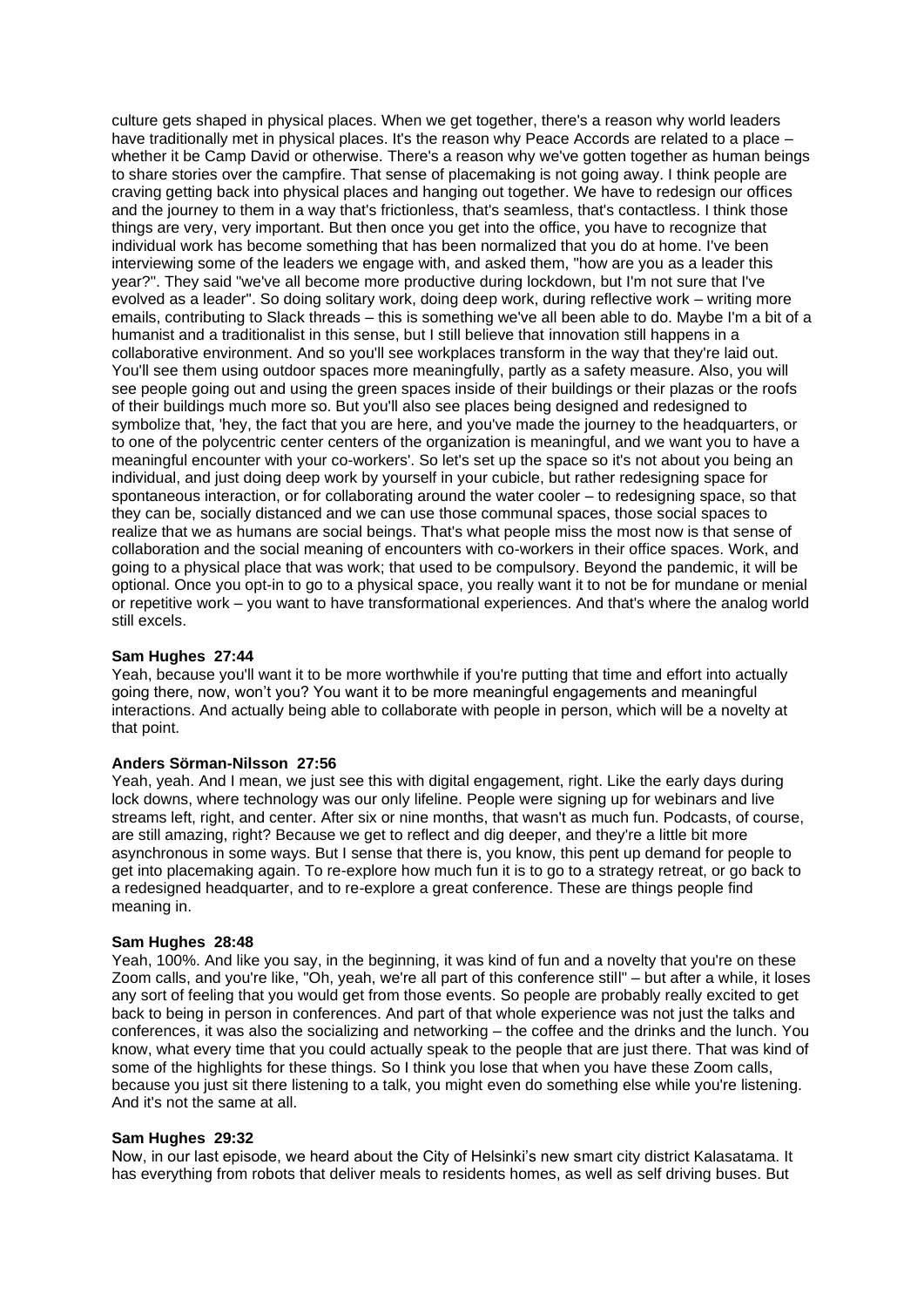some cities have very old neighborhoods that can't be rebuilt from scratch. Do you think that all cities have the potential to be smart, even given this case?

### **Anders Sörman-Nilsson 29:53**

I definitely think that there's a space for upgrading and retrofitting smarts onto previously dumb or unintelligent infrastructure. Just on a super hyper localized level, I've tried to recreate parts of my Swedish heritage here in Sydney. My wife and myself, we have a little, we call it a Swedish Sommarstuga – a summer house. It's a little cottage, a place called Mackerel beach. It's a really basic little cabin – we harvest the rainwater. Now, the water tank, and the fact that I harvest rainwater, makes me a little bit nervous. And the infrastructure there was, in some ways pretty dumb – not smart at all. But you know, since since we decided that this was something that we wanted as an intergenerational place that we could call home and escape to when needed – and get off the grid in some ways – I've also made sure that I've installed an IoT enabled tank water gauge. I can see exactly how much tank water is left. All of this is also then made easier by the fact that I also have a Netatmo weather station set up that forecasts how much rain we're going to get – that knows how much rain we captured overnight. And of course, all of that is then integrated with other smart tools to make that place more energy efficient, such as the air conditioning and the ducted heating we've installed – which I can remotely manage for energy usage. This is an old building that we've retrofitted some smarts to. I think there's opportunities, whether it's on the hyperlocal individual household level, or even for older cities, there's opportunities to upgrade and retrofit smarts onto buildings, onto streets – enabling smarter traffic flows, having intelligent parking meters, etc. These are all things that are possible. It's not necessarily about having a Greenfield city, like, there are cities popping up in the Middle East at the moment, for example, that are going to be entirely car-less and just managed by drones. This can also happen in cities that have a bit of history to them. And I think that sort of interplay between the analog and the digital worlds is one that always fascinates me. Another example again – I'm using another Sydney-based example here – but it's the fact that we've all been getting used to the collaborative consumption of transport over the last 15 years. Whether it's Zipcar or GoGet, or car sharing fleets, that sort of consumer behavior shift away from ownership to access of getting from A to B – when you integrate that with the consumer behavior shift towards Uber-style transport, we also see new types of integrations in public and private partnerships – solving for last mile problems, even when there is old infrastructure. So some of the roads are very windy here in Sydney, a little bit like a Swiss Alpine Road. Some forms of mass transport just don't work; where they terminate up in a place called Mona Vale on the Northern Beaches of Sydney – where the good roads stop – have been complemented to solve for last mile problems where people then order something known as a Kia ride via an app – and it's a bus, usually, for 8 to 16 people, depending on the size of the bus, they oftentimes use like a Mercedes Sprinter or a Kia. You order that on your app five minutes before you arrived at the final Terminus, and you get dropped off at your house; solving for the last mile problem. And it's become a really good way of integrating these consumer behavior shifts and also made transport super effective so that people are opting out of cars, and instead opting for public transport. They will hopefully rebuild the trust in public transport, as they can see that they can get back into these more sort of minibus-centric styles of transport – and still get into this city safely as well.

# **Sam Hughes 34:29**

Yeah. And I can't help but think of science fiction again, when you're thinking of both retrofitting old cities with smart technology, but also the cities arising in the Middle East that you mentioned that are fully car-less and being controlled by drones; is that what the future of carbon-neutral city could look like? How can digitalization help with that?

### **Anders Sörman-Nilsson 34:49**

Yeah, I think there's so many so many possibilities when it comes to retrofitting buildings. Whether it's recognizing our getting very used to seamless contactless deliveries, rather than going to shops, for example – that's already become a reality. You know, we're seeing robot delivery in places around the world including in Mexico, there's a company they're called Ruppy, solving for last mile e-commerce deliveries and they're doing so through robot delivery. And of course, we're increasingly going to have drones landing on high-rise buildings that will be retrofitted with balconies – and landing pads enabling drone delivery. So I think those things are already here. Science-fiction is, in many ways, fast becoming 'science-fact'. And I think there are fascinating ways of designing more sustainable cities. Sustainable cities were also the means of production, and even growing food in vertical farming situations – on rooftops – will become the norm. We're already seeing that with Plenty Farms – Plenty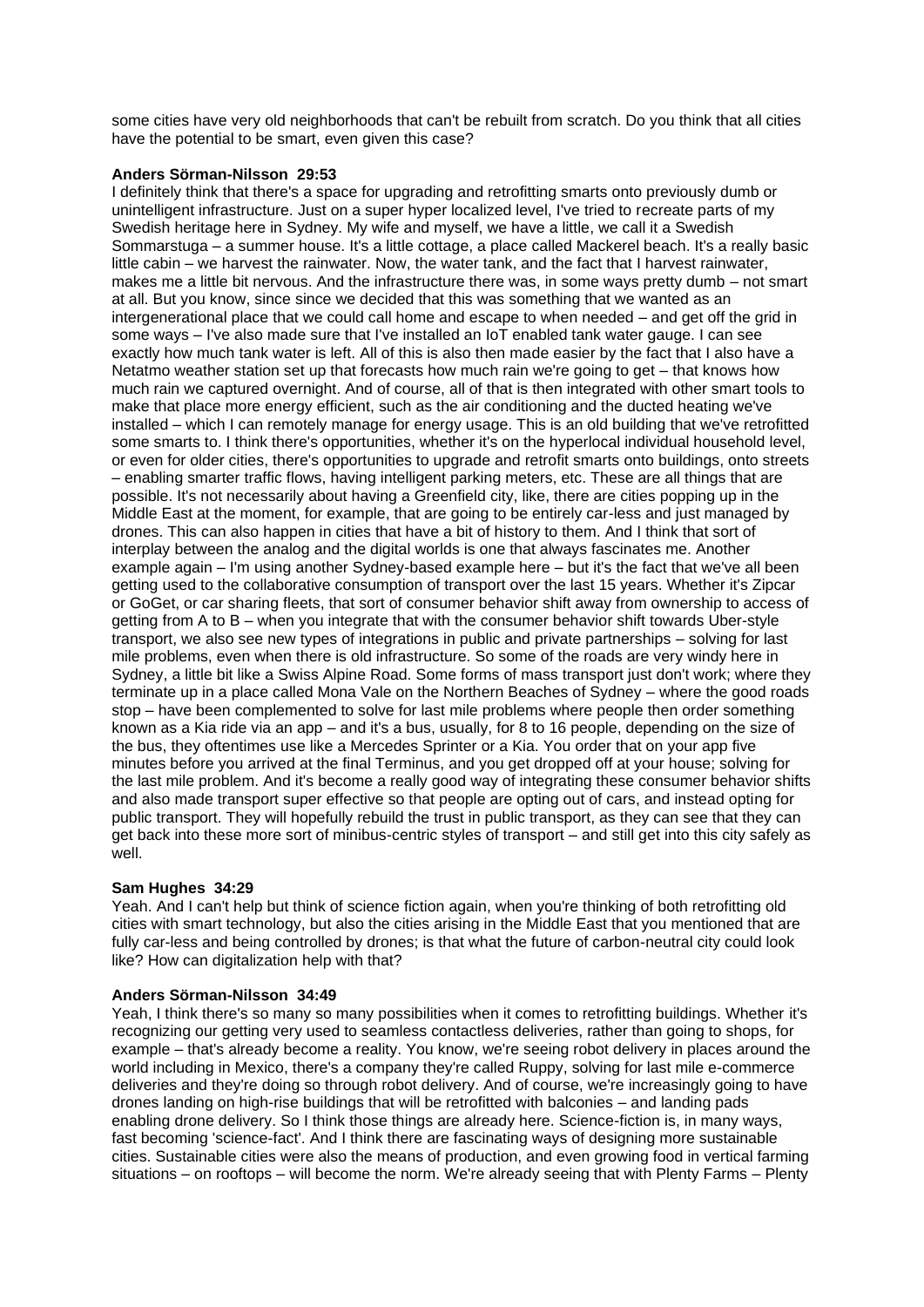as a brand are spawned out of Stanford University – where those vertical farms are now existing, hyper-localized in cities – using 1% of the amount of water that a broadacre horizontal farm would. They're using seeds that are developed for flavor and nutrients, not for lasting long distances. The average meal in America, the food miles on that meal would average 15,000 miles. This is pretty humongous, in terms of hyper localizing production and our access to agriculture and where we grow food. If you add on top of that lab-grown meats and all sorts of access to protein, you're seeing the sustainability stories that are being told by by cities. Another example of this is how technology is actually decoupling us from environmental and resource constraints. So, if we think of the humble example of the iPhone; we're starting to do more with less. Now, if we think about the iPhone, back in the 1990s, if you wanted to buy all the physical products and the services they would provide to you – that are now all contained within the iPhone – you'd have to buy 13 or 14 different physical products that will all be using up a certain amount of environmental resources. So that could be a video camera, it could be a VCR, it could be a Sony Walkman, it could be a fax machine, it could be the camera, etc. Now all of those are contained within the iPhone. And a lot of the components in the iPhone are in fact, recycled by Liam or Daisy, the recycling robot. And all of a sudden, Apple has become one of the biggest gold miners in the world, because they're recycling so much gold that are within iPhones. When they do have to source, you know, additional materials they, they do so from salmon-friendly gold mines in Alaska, for example. Tesla and other organizations are making sure that they source conflict-free minerals that go into their batteries. Again, technology and the entire supply chain can enable us to make smarter, more sustainable choices. And I think when both talent and citizens align with large organizations – and the buyers of these resources – you have a strong argument there for designing sustainable cities of the future.

### **Sam Hughes 39:01**

I want to circle back to something you mentioned earlier, actually. We were talking before about how people are getting used to working from home and return to the office is going to be very, very different. Now, after months of working from home, people are used to having greater freedom and flexibility, as you said. Few of us want to actually return to fulltime office work, and some of us would prefer a mixture of office days and home office days. With this change in mind, could you elaborate more on what our offices could look like in the future?

#### **Anders Sörman-Nilsson 39:29**

I think first of all, we need to realize that the whole idea of five days of work is a very old, archaic notion. So rather than five days on and two days off, it might be more like a two-three-two. Two days in the office, three days at home, two days for rejuvenating – but also realizing that creative and collaborative and innovation processes don't just stop on a Friday evening during after work drinks. It's something that happens when we're asleep. Some of the best innovations, and some of the most creative pursuits can happen in the bathroom or on the bus, or in the bar, or even in the bedroom of a pillow talk, for example. Work is something that is going to be, you know, 24-7 and 365 in many ways. I also think that workplaces will have to start mimicking some of the spaces where we feel psychologically safe. I think people have gotten used to being invited into each other's kitchens, into each other's bedrooms, garages, their sort of makeshift offices. We've met our co-workers kids, their sick grandmother, their pet parrot, in a way we never would have. And of course, being European, one of the sensors of really feeling welcome is when you've been welcomed into someone's home. We've had that experience digitally. And I think we're going to expect that in the way that our workplaces are designed in a way that recognizes that "OK, you're no longer at home in a place where hopefully you feel safe, where you've learned to be productive" – so the social spaces and the collaboration spaces will be redesigned more like a living room that – and there'll be different types of spaces, custom tailored for certain cognitive tasks. I think that's an important aspect to what the workplace of the future will look and feel like. I think collaborative and co-working spaces were getting closer to that sense of the future of work. But again, I think that the focus will be on on the social and the shared spaces – and how we design those for cognitive output, and how we essentially design them to get the most out of the the cognitive diversity. As we design the cognitively diverse portfolio, we can really try and tap into the best of both human and artificial intelligence as people come back to work – hopefully augmented by smarter technologies and better office design.

#### **Sam Hughes 42:22**

Yeah, for sure. Now, you mentioned IoT before. So what exactly is IoT? And how can that artificial intelligence play a part in the future workplace?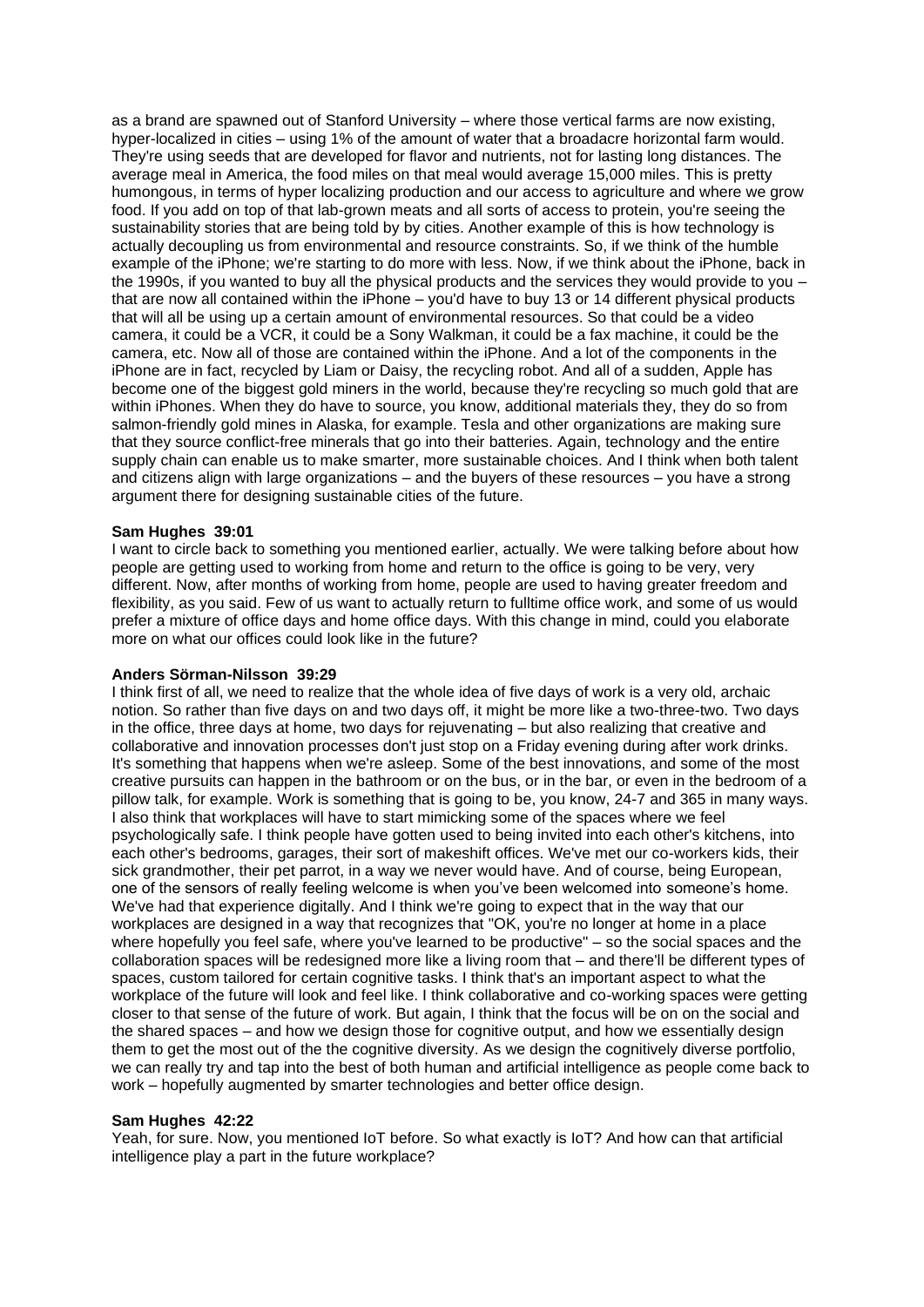### **Anders Sörman-Nilsson 42:33**

I think the way to think of the Internet of Things is to think about anything in your home or in your office that essentially has an 'on' and 'off' button – all of a sudden, being connected to the internet. So this could be anything from the lights in your buildings – not just like the 80s movies when you clapped – but through voice command and through voice recognition or biometrics, could be turned on and off. Now another way to think about this is just like many cars these days are perfectly set to whether it's you or your partner or your kids sitting in the driver's seat, for example, and they adjust and personalize the experience for you. So every part of our built environment will also be able to memorize your personalized settings. When I sit down in front of my computer, for example – given my hue and very Swedish, Scandinavian traditional look of many centuries ago – the sheen on my face, etc, will you know will have certain lighting on it that might not suit my wife who is you know of Maltese, Egyptian, and Scottish heritage. She'll need a different hue when she's having a Zoom consult, using the same technologies. So I think anything in the home, anything in the office that has an on and off switch will be connected. Anything that could be connected will be eventually connected. I think that makes for much greater energy usage. It makes for hyper-personalized experiences. It makes for experiences that we can remotely control, like I mentioned in the example with our little summer house cabin. And I think that's, again, allowing for smarter energy usage, for more humane experiences. In some ways the digital world is the most humane, hyper-personalized experience that we can possibly have. Certainly one that's a lot more intelligent than the old analog world that we used to participate in.

### **Sam Hughes 44:46**

Yeah, definitely – and in the future workplace specifically then. From home, yes, you have all these adaptations that a lot of us are probably quite used to knowing about now – like the lighting and voice activated devices throughout the home – and the future workplace, how do you think it's going to affect that side of things?

# **Anders Sörman-Nilsson 45:02**

Well, I would imagine that if we go to work, you know, say it's three days a week or two days a week instead. Just like, some people have the experience in a prestige car of having those settings and the ergonomics responding to your weight – be that winter weight or summer weight – and the lumbar support supporting you just like you need to after you've gone to the gym a little bit too much and you've got a sore back. So I would expect the same sort of experience in the workplace of tomorrow. Because if you're doing shift work and there's new agile work teams coming together doing scrums in this collaborative environment that's increasingly agile – so I would expect the built environment to respond to the individuals who are in it to know people's preferences for, whether it's mood lighting, or whether it's the incessant battles of how cold or warm the air conditioning should be, the types of music that might be most conducive to innovation, or the types of meeting that's happening – that all of those things actually respond to the movement and the flow of people and the type of cognitive tasks they're doing. Of course, all these things can be changed and be taught over time with machine learning etc. But, expectations in one area such as automotive transport certainly will translate into these spaces that we also inhabit for work.

### **Sam Hughes 46:35**

Yeah. And following on from that, how do you think companies can leverage technology to prepare for a safe return to the post-pandemic office?

### **Anders Sörman-Nilsson 46:44**

The realization that the most 'human touch' – people have always said in retail and office environments that, 'we go and work for this organization, or we engage with this brand, because they just have that human touch' – you know, the human touch has been something that has just been a carrier of the virus. Our hands or our sneezing has been a vector for the virus, right? There's a lot of hesitation there. But to take the concept of the human touch – empathy and humanity, human centricity – the most human touch in the future will be the digital contactless seamless touch. And so that sense of seamlessness, of removing friction from the workplace of designing out hurdles, and having to touch surfaces, even if they're anti-microbial. That sense of engaging almost like you were in a scene from the Minority Report, to get back to the idea of science fiction storytelling – those types of experiences will feel extremely human centric, protecting. And while of course, being privacy compliant, walking into the workplace of the future, where you're feeling like your employer has really designed things to make sure that your safety and security is borne in mind – everything from